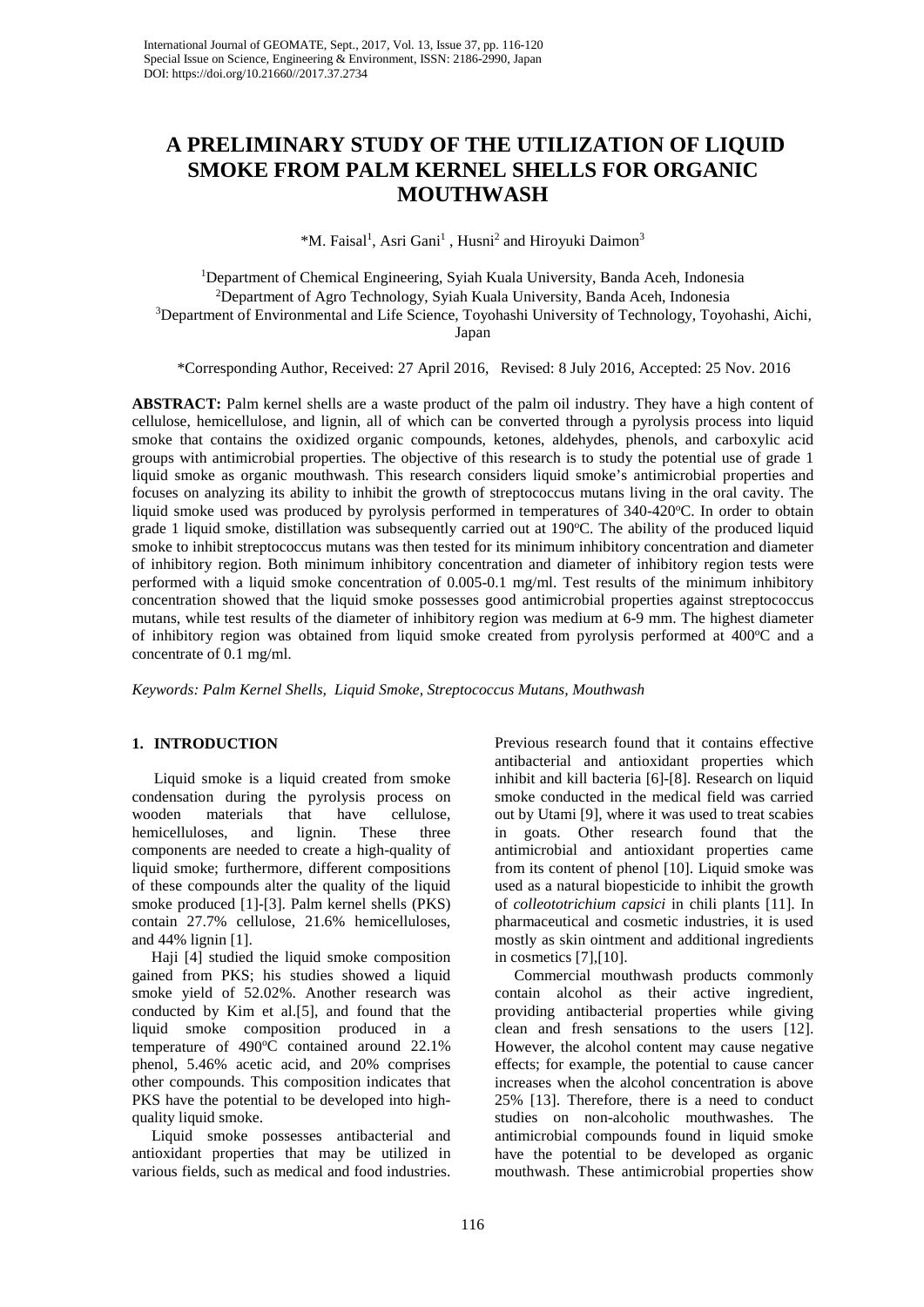promise in inhibiting the growth of bacteria living in oral cavities.

This research aims to study the potential use of liquid smoke as an organic mouthwash and focuses on analyzing its ability to inhibit *streptococcus mutans* living in the oral cavity.

## **2. METHODOLOGY**

Samples of PKS were obtained from PTPN Cot Girek, North Aceh. Pyrolysis of PKS into liquid smoke was performed in a pyrolysis reactor, in batches exposed to temperatures of 340-420°C. The reactor was composed of a form of stainless steel and was equipped with a temperature control. More detailed explanations into the procedures of creating liquid smoke may be found in previous research [14]. The smoke was condensed using a condensation unit made of stainless steel, resulting in a grade 3 liquid smoke, which subsequently was distilled to a grade 1 in a temperature of  $190^{\circ}$ C. The chemical compounds were then identified<br>using Pyro-GCMS (GCMS-QP2010, (GCMS-QP2010, SHIMADZU) based on a method developed by Guillen and Ibargoitia [15],[16]. The antibacterial activity test was performed by determining the liquid smoke's minimum inhibitory concentration (MIC) value against streptococcus mutans, using the contact method on a nutrient broth (NB) medium. In addition, the diameter of inhibitory region (DIR) was also tested as a reference to compare the antimicrobial ability between substances [17]. MIC and DIR tests were performed upon the liquid smoke with concentration of 0.005-0.1 mg/ml.

#### **3. RESULTS AND DISCUSSIONS**

#### **3.1 Composition of Compounds in the Liquid Smoke**

The composition of liquid smoke is one parameter that determines the quality of that same liquid smoke. Liquid smoke commonly contains phenol, carboxylic acid, furan, lactone, and alcohol. Different raw materials will produce different compositions [11]. The analysis results of liquid smoke produced at 420°C are shown in table 1. In addition to the materials used, the pyrolysis temperature also helps to determine the variety of chemical components. Liquid smoke produced from PKS at a temperature of  $490^{\circ}$ C and with 0.64 mm samples contained 22.1% phenol and 5.46% acetic acid [5]. The liquid smoke produced in pyrolysis of a fruit stem at 500°C contains around 12.42% w/w phenol and formaldehyde, as well as around 0.2-2.0% char [2].

|  |                                      |  |  | Tabel 1 Composition of liquid smoke produced at |  |
|--|--------------------------------------|--|--|-------------------------------------------------|--|
|  | $420^{\circ}$ C (after distillation) |  |  |                                                 |  |

|     |            | $420$ C (after distinguion) |       |                                                |
|-----|------------|-----------------------------|-------|------------------------------------------------|
| No. | R.<br>Time | Area                        | %     | Name                                           |
| 1   | 2,864      | 8187797                     | 0.16  | Carbamic acid,                                 |
|     |            |                             |       | monoammonium salt                              |
|     |            |                             |       | (CAS) Ammonium<br>carbamate                    |
| 2   | 3,289      | 3958610                     | 0.08  | 2-Propanone (CAS)                              |
|     |            |                             |       | Acetone                                        |
| 3   | 5,639      | $9.5E + 08$                 | 18.39 | Formic acid, methyl ester                      |
| 4   | 6,144      | $2.9E + 08$                 | 5.64  | (CAS) Methyl formate<br>Hexanoic acid, 5-oxo-, |
|     |            |                             |       | methyl ester (CAS)                             |
|     |            |                             |       | Methyl 5-Ketohexanoate                         |
| 5   | 8,005      | $2.4E + 08$                 | 4.64  | Acetic acid (CAS)                              |
| 6   | 9,425      | 1.9E+07                     | 0.36  | Ethylic acid<br>2-Furancarboxaldehyde          |
|     |            |                             |       | (CAS) Furfural                                 |
| 7   | 9,872      | $1.8E + 07$                 | 0.35  | Butanoic acid (CAS) n-                         |
|     |            |                             |       | Butyric acid                                   |
| 8   | 10,108     | 2210756                     | 0.04  | Butanoic acid (CAS) n-<br>Butyric acid         |
| 9   | 0.257      | 5458099                     | 0.11  | 2-Pentanone, 5-(1,2-                           |
|     |            |                             |       | propadienyloxy)- (CAS)                         |
|     |            |                             |       | 5-Propadienyoxy-2-                             |
| 10  | 10,996     | $2.2E+07$                   | 0.43  | Pentanone<br>2-Butenal, 2-ethenyl-             |
|     |            |                             |       | (CAS) Crotonaldehyde,                          |
|     |            |                             |       | 2-vinyl-                                       |
| 11  | 11,549     | $5.8E + 07$                 | 1.13  | 2(3H)-Furanone,                                |
|     |            |                             |       | dihydro- (CAS)<br>Butyrolactone                |
| 12  | 12,419     | $8.5E + 08$                 | 16.47 | Benzenamine (CAS)                              |
|     |            |                             |       | Aniline                                        |
| 13  | 12,625     | 7.5E+08                     | 14.57 | 2,4,6-Cycloheptatrien-1-                       |
|     |            |                             |       | one, 2-hydroxy- (CAS)<br>Tropolone             |
| 14  | 13,260     | $2.1E + 08$                 | 4.00  | Phenol, 2-methyl- (CAS)                        |
|     |            |                             |       | o-Cresol                                       |
| 15  | 13,603     | $3.9E + 08$                 | 7.53  | Phenol, 2-methoxy-<br>(CAS) Guaiacol           |
| 16  | 14,478     | $9.2E + 07$                 | 1.80  | Phenol, 2,4-dimethyl-                          |
|     |            |                             |       | (CAS) 2,4-Xylenol                              |
| 17  | 14,810     | $9.6E + 07$                 | 1.88  | 2-Methoxy-4-                                   |
| 18  | 15,208     | $1.8E + 07$                 | 0.36  | methylphenol<br>Phenol, 2,6-dimethyl-          |
|     |            |                             |       | (CAS) 1-Hydroxy-2,6-                           |
|     |            |                             |       | dimethylbenzene                                |
| 19  | 15,477     | $4.3E + 07$                 | 0.84  | 2-Propenoic acid, 2-                           |
|     |            |                             |       | methyl-, ethyl ester<br>(CAS) Ethyl            |
|     |            |                             |       | methacrylate                                   |
| 20  | 15,712     | $8.4E + 07$                 | 1.64  | 2,5-Dimethoxytoluene                           |
| 21  | 16,005     | $6.9E + 07$                 | 1.34  | 3-Methoxy-pyrocatechol                         |
| 22  | 16,513     | 1.1E+08                     | 2.19  | Phenol, 2,6-dimethoxy-                         |
|     |            |                             |       | (CAS) 2,6                                      |
|     |            |                             |       | Dimethoxyphenol                                |
| 23  | 17,325     | $2.7E+07$                   | 0.52  | Benzene, 1,2,3-<br>trimethoxy- (CAS) 1,2,3-    |
|     |            |                             |       | Trimethoxybenzene                              |
|     |            |                             |       | (CAS) Methylsyringol                           |
| 24  | 17,692     | 6907259                     | 0.13  | 1,3-Dithiolane, 2-(28-<br>norurs-12-en-17-yl)- |
|     |            |                             |       | (CAS)                                          |
| 25  | 17,992     | 6284551                     | 0.12  | Benzene, 1,2,3-                                |
|     |            |                             |       | trimethoxy-5-methyl-                           |
|     |            |                             |       | (CAS) Toluene, 3,4,5-<br>trimethoxy-           |
|     |            |                             |       |                                                |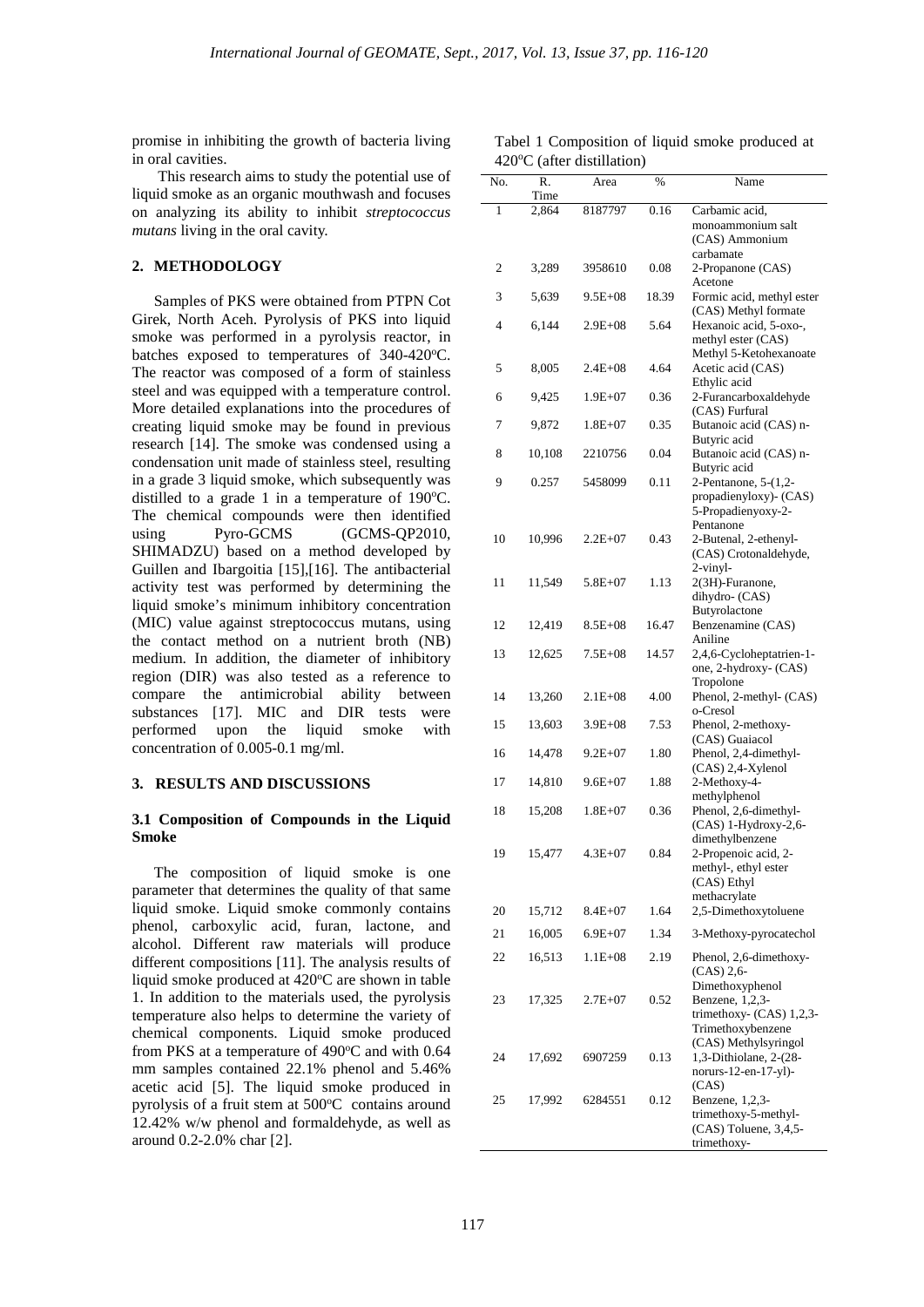#### **3.2 MIC Value of Liquid Smoke From PKS Against Streptococcus Mutans**

Mouthwash is used in medicines to prevent caries caused by bacterial activity. Caries often lead to tooth cavities and thus the disturbance of health. The bacteria that play the main role in forming caries are streptococcus mutans, which decrease pH, which prevents tooth mineralization [18],[19].

Streptococcus mutans live in tooth and gum surfaces are the main bacteria behind caries [12]. The research conducted on germ-free animals showed that the plaque comprising streptococcus mutans leads to the formation of caries [20]. Streptococcus mutans living in the oral cavity produced acid from carbohydrate remains on tooth and gum surfaces. This research tested the MIC of liquid smoke against streptococcus mutans.

An MIC value refers to the minimum concentration of an antimicrobial substance that inhibits the growth of microorganisms overnight. MIC is widely used in laboratory analyses to study the resistance of certain bacteria against antimicrobial substances. This value indicates the lowest concentration of the antimicrobial substance in which bacteria can grow [21]. MIC is also frequently used to determine the in vitro activities of new antimicrobial substances. MIC values cannot be used as a direct comparison between the ability of one antimicrobial substance to another.

Table 2 shows that the growth of streptococcus mutans started to be inhibited at a concentration of 0.02 mg/ml. This means that the liquid smoke's MIC value against streptococcus mutans was 0.02 mg/ml.

Table 2 MIC values for different pyrolysis temperatures and liquid smoke concentrations

| Liquid Smoke    | $MIC$ (mg/ml) |      |      |  |  |  |
|-----------------|---------------|------|------|--|--|--|
| Temperature     | 0.005         | 0.01 | 0.02 |  |  |  |
| 340°C           |               |      |      |  |  |  |
| $360^{\circ}$ C |               |      | $^+$ |  |  |  |
| 380°C           |               |      |      |  |  |  |
| $400^{\circ}$ C |               |      |      |  |  |  |
| 420°C           |               |      |      |  |  |  |

At a concentration of 0.005 mg/ml to 0.01 mg/ml, there was no inhibitory area seen around the paper disk after a drop of the liquid smoke. The preliminary study focused, from necessity, on these MIC values to see whether the bacteria were immune to a certain antimicrobial substance. Bacteria are categorized as sensitive to a substance if MIC value is below 8 mg/ml [22]. The MIC values in table 2 are the same at every temperature and indicate that the liquid smoke has good antimicrobial properties against streptococcus mutans residing in oral cavities, due to its active compounds: acetic acid and phenol.

## **3.3 The Antimicrobial Properties of Liquid Smoke from PKS Against Streptococcus Mutans**

A substance's antimicrobial properties are categorized as low if its DIR is less than 5 mm, meaning that its inhibitory action is weak. A DIR value of 5-10 mm signifies medium antimicrobial properties, whereas 10-19 mm is considered strong and 20 mm or more is categorized as very strong [17]. Figure 1 shows the effects of various liquid smoke concentrations on DIR values against streptococcus mutans. As shown in the picture, DIR values and liquid smoke concentrations increase in parallel, in which DIR values of 6-9 mm signified that the liquid smoke possesses<br>medium antimicrobial properties against medium antimicrobial properties against streptococcus mutans at a concentration of 0.005- 0.1 mg/ml.

The liquid smoke's DIR value is highly influenced by its phenol and acetic acid contents. Phenol and acetic acid influence a liquid smoke's antimicrobial ability, as demonstrated by the DIR at every temperature. The post-distillation phenol concentration produced in this research was approximately 9.88-15.8%. The liquid smoke produced at different temperatures contained different compositions of phenol and acetic acid. Phenol compound can inhibit the growth of bacterial population by extending its lag-phase proportionally inside a body or a product, whereas the speed of growth in its exponential phase remained the same except with a high concentration of phenol [23].



Fig. 1 The effect of liquid smoke concentration on the DIR against streptococcus mutans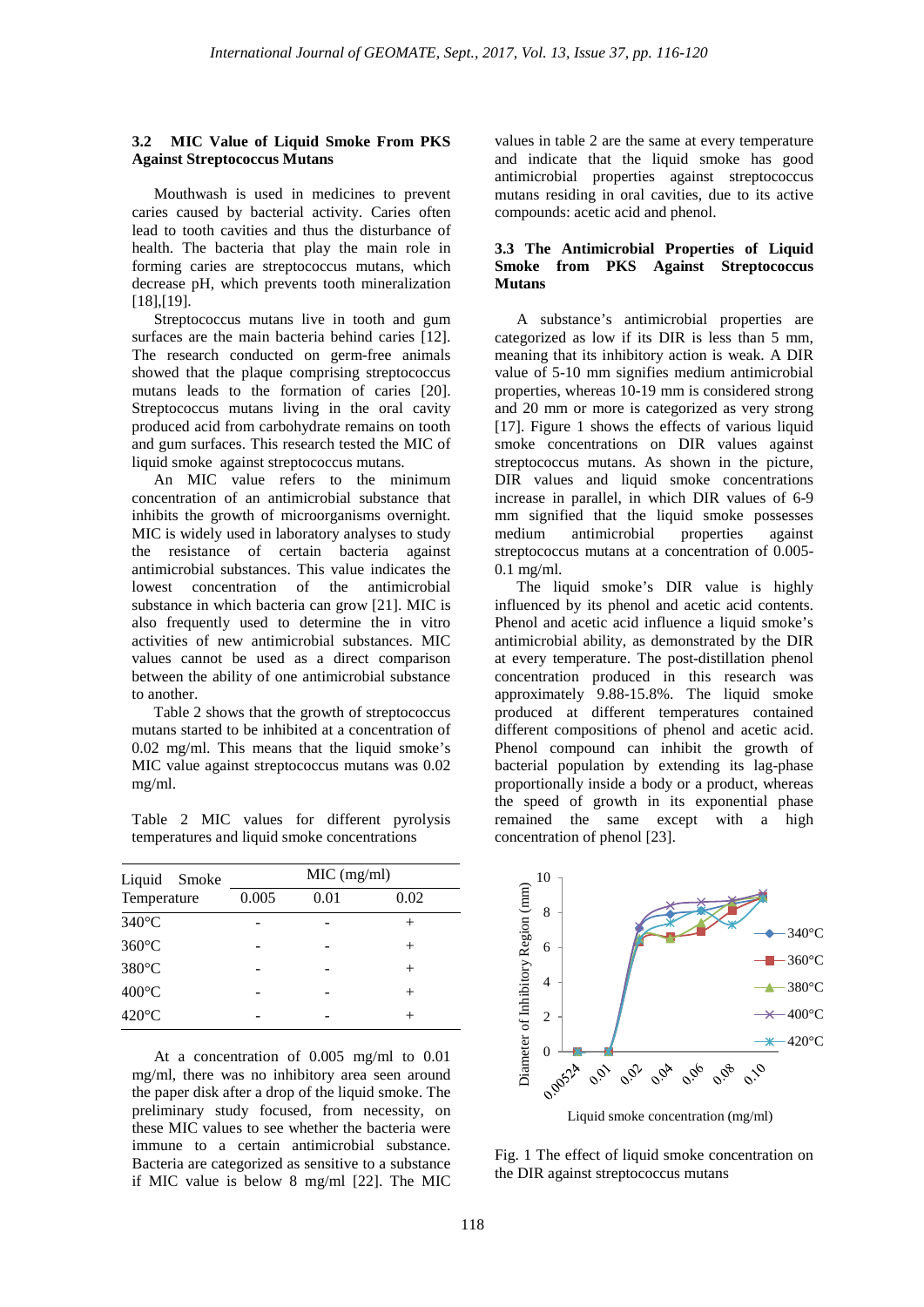The above characteristics led to different DIR values for each liquid smoke concentration. The optimum condition in which to produce liquid smoke with effective antimicrobial activity against streptococcus mutans was achieved in pyrolysis conducted in a temperature of  $400^{\circ}$ C, which produced a liquid smoke concentration of 0.02 mg/ml, resulting in phenol and acetic acid contents of 14.15% and 22.64%.

### **4. CONCLUSIONS**

MIC and DIR tests showed that the liquid smoke has effective antimicrobial properties against streptococcus mutans. MIC values obtained were 0.02 mg/ml constant at every temperature, which indicates that the growth of streptococcus mutans started to be inhibited at a concentrate of 0.02 mg/ml. Therefore, the temperature at which the pyrolysis is performed has no significant influence on the MIC value. However, the pyrolysis temperature and the liquid smoke concentration significantly influenced DIR value, in which the DIR increase was parallel to the liquid smoke concentration. At 0.005-0.1 mg/ml of concentration, the DIR became approximately 6-9 mm, indicating that the liquid smoke's ability to act as an antimicrobial agent against streptococcus mutans has a medium value.

## **5. ACKNOWLEDGEMENTS**

This work was supported by the Ministry of Research, Technology and Higher Education of Indonesia, under grand research of International Research Collaboration and Scientific Publication. The authors also thank Mr. Harita Cahyo for valuable discussion and help in the data analysis of this study.

## **6. REFERENCES**

- [1] Abnisa F, Arami-Niya A, Daud WW, Sahu JN, "Characterization of bio oil and bio char from pyrolysis of palm wastes", Bioenerg. Res., Vol. 6, Jun 2013, pp. 830-840.
- [2] Abdullah N, Sulaiman F, Gerhauser H, **"**Characterisation of oil palm empty fruit bunches for fuel application", J. Phys. Sci., Vol. 22, No.1, Jan 2011, pp. 1-24.
- [3] Islam MN, Zailani R, Ani FN, "Pyrolytic oil from fluidised bed pyrolysis of oil palm shell and its characterisation", Renew. Energ., Vol.17, No.1, May 1999, pp. 73-84.
- [4] Haji AG, "Chemical composition of liquid smoke from pyrolysis of oil palm waste",

JRKL, Vol. 9 , 2013, pp. 109-116.

- [5] Kim SJ, Jung SH, Kim JS, "Fast pyrolysis of palm kernel shells: influence of operation phenol and phenolic compounds", Bioresour. Technol., Vol. 101, Dec 2010, pp. 9294-9300.
- [6] Darmadi A, "Utilization of liquid smoke from sweet wood (Cinnamomum burmanni) for meat preservative", Thesis, Faculty of Science and Math., Andalas University, 2008.
- [7] Milly PJ, "Antimicrobial properties of liquid smoke fractions", Thesis, The Graduate Faculty Of The University Of Georgia, 2003.
- [8] Sulistiyowati B, Cahyono F, Swastawati, Identification of phenolate compounds and antioxydant activities for liquid smoke from bagasse and sugarcane skin (Sacharum Officinarum)", Chem info, 1 ,2013, pp. 362- 363.
- [9] Utami ASJ, Dinata ANG, Guntoro S, "Utilization of liquid smoke as scabies medicine in goats," JITV, Vol. 19, No.2, 2014.
- [10]Mela E, Arkeman Y, Noor E, Achsani NA, " Potential products of coconut shell wood vinegar", Res. J Pharm. Bio. Chem. Sci., Vol 4, No.4, 2013, pp. 1480-1493.
- [11]Faisal M, Husni, Sriwati R, Chamzurni T, "Pyrolysis of palm kernel shell into liquid smoke: effect of pyrolysis temperature on liquid smoke products to inhibit colletotrichum capsici on chili", International Conference And Exhibition of Palm Oil: Jakarta, 2014, 26-28 Mei.
- [12]Nareswari A, "Differences in the effectiveness of mouthwashes without alcohol chorhexidine compared to alcoholic chlorhexidine in reducing the quantity of colonies of bacteria of the oral cavity", Thesis, Medicine Faculty, Sebelas Maret University, 2010.
- [13]Winn DM, Diehl SR, Brown LM, Harty LC, Bravo-Otero E, Fraumeni Jr JF, Kleinman DV, Hayes RB, "Mouthwash in the etiology of oral cancer in Puerto Rico", Cancer Causes Contr., Vol 12, No. 5 , Jun 2001, pp.419-429.
- [14]Lisa G, Suhendrayatna, Faisal M, Utilization of liquid smoke from palm oil shell for tofu preservative", Jurnal Teknik Kimia USU, Vol. 4, No.3, 2015, pp. 7-11.
- [15] Guillen MD, Ibargoitia ML, "Influence of the moisture content on the composition of the liquid smoke produced in the pyrolysis process of fagus sylvatica L. wood, ". J.Agri. Food Chem., Vol. 47, Oct. 1999, pp. 4126- 4136.
- [16]Guillen MD, Ibargoitia ML, "New components with potential antioxidant and organoleptic properties, detected for the first